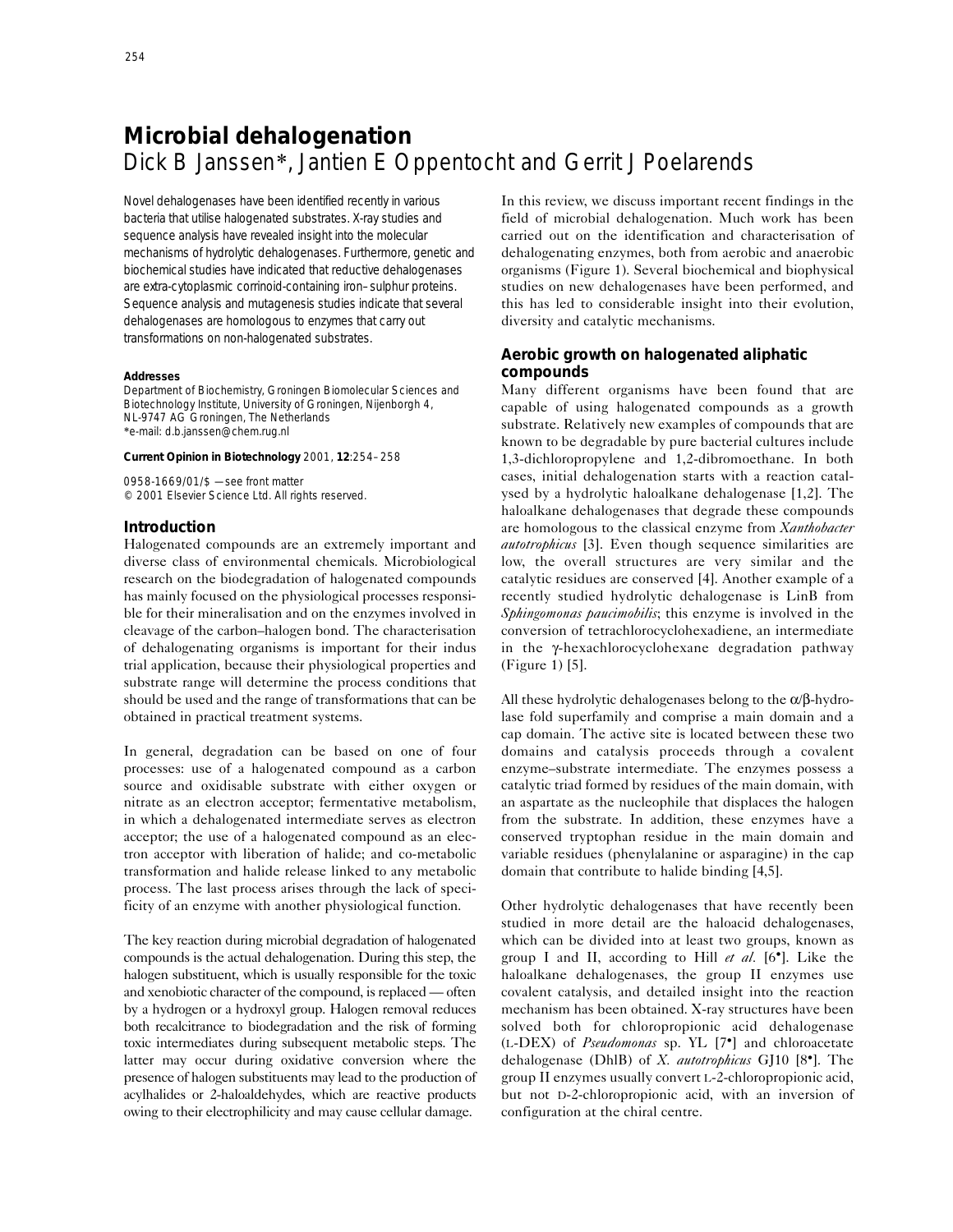#### **Figure 1**

Recently explored dehalogenation reactions in bacterial cultures. **(a)** Dehalogenation of 1,2-dibromoethane by a haloalkane dehalogenase (DhaA<sub>f</sub>) [2]. (b) Dechlorination of chloroacetate by a group II dehalogenase (L-DEX or DhlB) [6•,7•,8]. **(c)** Reduction of tetrachlorohydroquinone during pentachlorophenol metabolism by tetrachlorohydroquinone dehalogenase (TCD) [12]. **(d)** Initial dehalogenation steps during the metabolism of lindane. Two dehydrohalogenations are followed by two hydrolytic steps [5,22,23•]. **(e)** Reduction of trichloroethene by a reductive dehalogenase (TRD) [15••]. **(f)** The activity of *ortho*chlorophenol reductive dehalogenase (CRD) [17,18].



The group II dehalogenases have a structure that is very different from that of haloalkane dehalogenases; however, they exhibit similarity to many phosphatases, the catalytic subunits of P-type ATPases, and several other enzymes of the haloacid dehalogenase superfamily. Group II dehalogenases share a conserved nucleophilic aspartate residue that is located close to the N terminus and is involved in formation of the covalent intermediate. The aspartate is positioned by interaction with a conserved lysine. An arginine, an asparagine and a phenylalanine residue are also conserved and are involved in binding of the halogen/halide. Thus, both the nucleophilic site and the leaving group site are different from those in α/β-hydrolase fold enzymes.

Although no structural information is available as yet, biochemical studies have indicated that group I haloacid dehalogenases [8•,9], which include a remarkable enzyme

selective for D-2-chloropropionic acid and an enzyme that converts trichloroacetate to carbon monoxide [10], do not use a covalent mechanism for catalysis. In multiple turnover experiments using 18O-labelled water and the DL-DEX haloacid dehalogenase from *Pseudomonas* sp. 113, incorporation of 18O into the enzyme was not detected. Thus, Nardi-Dei *et al.* [9] proposed that the dehalogenase directly activates a water molecule to attack the  $\alpha$  carbon of 2-haloalkanoic acid, thereby displacing the halogen atom. It has not yet been established which amino acids are involved in the dehalogenation, although a number of candidates have been highlighted by mutagenesis experiments.

## **Aerobic growth on halogenated aromatics**

The dehalogenation of aromatic substrates may occur before, during or after cleavage of an aromatic ring. Recently, genetic and biochemical studies have yielded new insight into these mechanisms.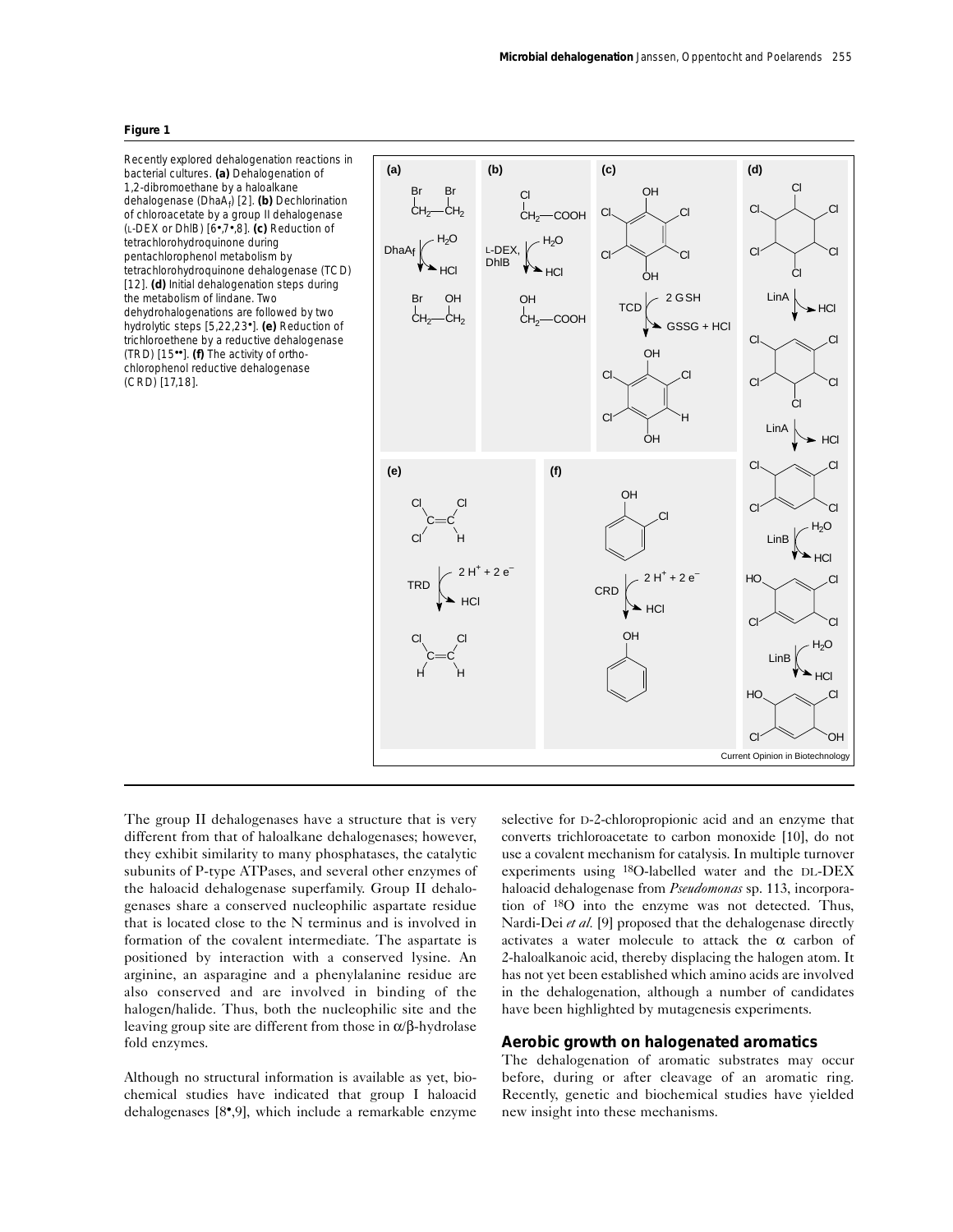Cleavage of carbon–chlorine bonds before ring cleavage seems to be an important reaction in the metabolism of polyhalogenated compounds such as tetrachlorobenzene. This reaction, catalysed by a dioxygenase, was first implicated in the dehalogenation of fluorocatechol, but its scope appears to be much broader. For example, the dioxygenase TecA of *Burkholderia* PS12, which has a Rieske-type 2Fe–2S cluster, can incorporate two oxygen atoms in 1,2,4,5-tetrachlorobenzene; this is accompanied by dehydrodehalogenation, meaning that a catechol is formed immediately without the involvement of a dehydrogenase, which would be needed for a dihydrodiol to be produced. The  $\alpha$  subunit (TecA1) seems to possess the essential determinants for dehalogenation, and more specifically Beil *et al.* [11] have proposed that a non-bulky amino acid at position 220 is required for interaction with tetrachlorobenzene and dioxygenation.

A second mechanism for dehalogenation before ring cleavage is used by tetrachlorohydroquinone reductive dehalogenase (TCD) — an enzyme involved in pentachlorophenol metabolism in *Sphingomonas chlorophenolica* (Figure 1). This enzyme catalyses the reductive displacement of a chlorine from a ring structure by a glutathione-dependent reaction; the enzyme has sequence similarity to glutathione transferases.

Anandarajah *et al.* [12] proposed recently that this dehalogenase has evolved from a maleylacetoacetate isomerase — an enzyme that isomerises a *cis* double bond to a *trans* double bond. Such an isomerase is involved in tyrosine metabolism, and it appeared that the isomerase from eukaryotic organisms shares significant sequence similarity with the reductive dehalogenases of *S. chlorophenolica* and *S. paucimobilis* that are involved in the degradation of chlorophenols and lindane (γ-hexachlorocyclohexane), respectively.

A third mechanism for dehalogenation before ring cleavage is used by 4-chlorobenzoyl coenzyme A (CoA) dehalogenase. In this case, cleavage of the carbon–halogen bond is hydrolytic; it requires the growth substrate 4-chlorobenzoate to be activated to a CoA derivative, a process that is found in *Pseudomonas* CBS3. The dehalogenase is evolutionarily related to a 2-enoyl-CoA hydratase [13].

Dechlorination during ring cleavage of catechol has been assumed to be a non-realistic option for a long time. In fact, it has been proposed that *meta* cleavage of an aromatic ring between a hydroxy- and a halogen-substituted carbon atom is prohibited because it would yield an unstable and toxic acyl halide. Surprisingly, a *meta* cleavage enzyme, 3-chlorocatechol dioxygenase from the chlorobenzene-degrading organism *Pseudomonas putida* GJ31, rapidly cleaves and dechlorinates 3-chlorocatechol to produce 2-hydroxymuconic acid. Our studies with hybrid enzymes have shown that this activity is linked to the C-terminal part of the ringcleavage dioxygenase [14••]. Thus, this enzyme is resistant to inactivation by potential reactive intermediates or prevents their formation by efficient dechlorination. It remains

to be established how widely distributed dehalogenation by *meta* cleavage is.

## **Anaerobic growth on halogenated substrates: halorespiration**

In halorespiration, a halogenated compound serves as a terminal electron acceptor during the oxidation of an electron-rich compound, such as hydrogen or an organic substrate. The biochemistry of anaerobic reductive dehalogenation is diverse. Three different reductive dehalogenases have been identified and their genes have been cloned and sequenced. These are the trichloroethene reductive dehalogenase from *Dehalococcoides ethenogenes* (Figure 1) [15••], tetrachloroethene reductive dehalogenase from *Dehalospirillum multivorans* [16] and *ortho*-chlorophenol reductive dehalogenase from *Desulfitobacterium dehalogenans* [17,18].

The trichloroethene reductive dehalogenase from *D. ethenogenes* dehalogenates trichloroethene to ethene in three consecutive steps, and is also active with 1,2-dichloroethane and 1,2-dibromoethane. *D. ethenogenes* can completely dechlorinate perchloroethene to ethene, using an initial reductive dehalogenase for conversion of tetrachloroethene or trichloroethene, and another reductive enzyme for ethene formation. Genome sequencing, however, has shown that several more reductive dehalogenases may be present in *D. ethenogenes*. Remarkably, the only known functional electron acceptors are chlorinated compounds, which raises questions about the evolutionary origin of *D. ethenogenes* and its natural ecological niche [19]. The presence of a twin arginine signal sequence suggests that the reductive dehalogenases are extra-cytoplasmic enzymes. Electrons should thus flow to electron-transport components that generate a proton motive force for ATP synthesis.

Reductive dehalogenases have a molecular weight of 50–65 kDa, and contain a cobalamin cofactor and iron–sulphur clusters. Sequence similarity to other proteins is confined to the C-terminal part of the protein, which has two binding motifs for [4Fe–4S] clusters, each consisting of four cysteines. In addition, genetic analysis has shown that there is a small protein encoded by a gene closely linked to the dehalogenase gene; it has been proposed that this small protein is involved in either membrane association or electron transfer from the dehalogenase to membrane components [15••,17].

## **Regulation of dehalogenase gene expression**

A dechlorination reaction often requires only a single protein that can recognise and convert a xenobiotic substrate; however, regulated expression by means of binding of a halogenated substrate and interaction with the transcription machinery requires a second protein. Therefore, if the synthesis of a dehalogenating enzyme is subject to regulation, the pathway must be more evolved than in the case of constitutive protein expression [2].

A number of regulatory genes that influence dehalogenase expression have been characterised in dehalogenating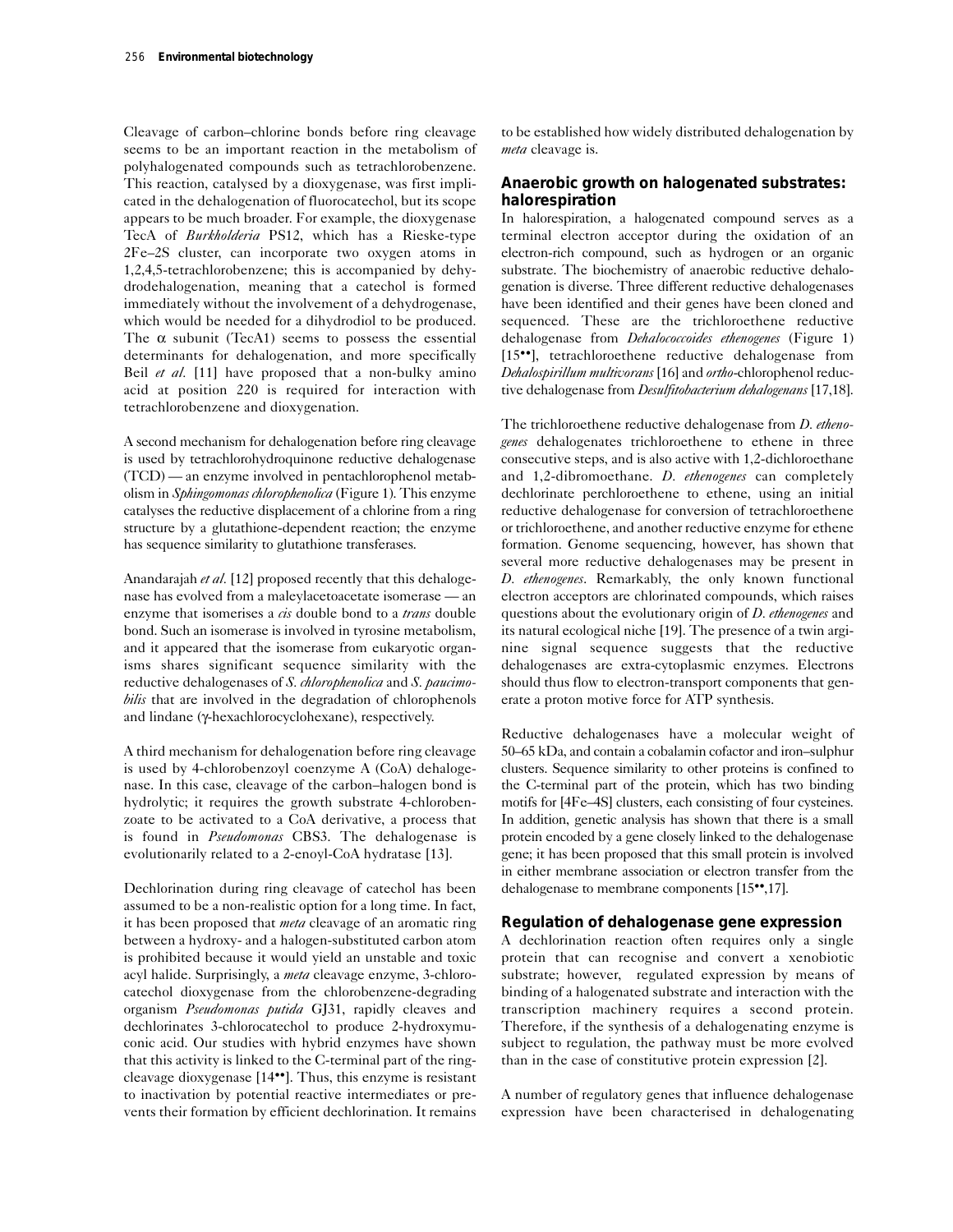organisms. The classical haloacid dehalogenases are usually regulated, which is not surprising because they are natural compounds. In several cases, transcription is mediated by an alternative RNA polymerase containing the  $\sigma^{54}$  factor.

Regulated gene expression is also found for chloroalkane and dichloromethane metabolism, where a negative regulator controls transcription. Surprisingly, even the synthesis of dehalogenases for xenobiotic compounds such as tetrachloroethene and hexachlorocyclohexane (LinD) seems to be regulated [22].

Examples of primitive gene expression can be found in organisms that utilise some xenobiotic haloalkanes. In *Pseudomonas pavonaceae* 170, which utilises 1,3-dichloropropene, *Mycobacterium* sp. strain GP1, which utilises 1,2-dibromoethane, and *X. autotrophicus* GJ10, which utilises 1,2-dichloroethane, expression of the initial dehalogenase is constitutive. The plasmid-localised haloalkane dehalogenase genes (*dhaA*) found in various subspecies of *Rhodococcus erythropolis*, which are assumed to be the source of the dehalogenase genes now also present in *P. pavonaceae* and *Mycobacterium* sp., are regulated by the product of the adjacent *dhaR* gene in the parental *Rhodococci* [2].

The DhaR protein belongs to the TetR family of transcriptional repressor type regulators and responds to 1-chlorobutane and several other 1-halo-*n*-alkanes; however, this protein is not produced in *P. pavonaceae* 170 and is inactivated by a short deletion in the *Mycobacterium* sp. strain GP1 — this deletion was probably a necessary evolutionary step because the repressor cannot be inactivated by the respective substrates.

# **Acquisition and distribution of dehalogenase genes**

Gene transfer is an important process during the evolution of novel catabolic pathways. Acquisition of foreign DNA by horizontal gene transfer requires integration into a replicon that is well maintained in the recipient microorganism. Transposition and gene integration are key mechanisms for the formation of stable new constructs, and different gene integration processes have been suggested. For example, Ravatn *et al.* [20] have proposed that the *clc* element, which encodes the chlorocatechol degradation genes, integrates itself into the *Pseudomonas* B13 chromosome in a site-specific manner by means of the *intB13* gene product, which is encoded by a gene located close to the *clc* genes. Similar site-specific integration processes have been found in phages. In both systems, integration occurs in the 3′ end of a target tRNA gene, but due to the identity of the sequences involved in integration (*attB* and *attP*) the original functional tRNA sequence is maintained.

Another way of distributing dehalogenase genes has been the acquisition by a functional replicon of a new dehalogenase gene. This can be mediated by an integrase: both in *P. pavonaceae* 170 and in *Mycobacterium* sp. strain GP1, a gene encoding a putative site-specific recombinase (*intP* in strain 170 and *intM* in strain GP1) is found directly upstream of a haloalkane dehalogenase gene that has probably been recruited from a (Gram-positive) *Rhodococcus* capable of chlorobutane degradation [2].

The *intP* and *intM* gene products share significant sequence similarity with members of the integrase (Int) family of sitespecific recombinases. These putative integrase proteins might have mediated insertion of the dehalogenase genes into the bacterial genome. We envisage that such integrasemediated gene acquisition would occur in a similar manner to the acquisition of antibiotic resistance markers. In the case of these markers, genetic elements (integrous) are found that carry a gene for a site-specific DNA integrase, which can catalyse the incorporation of one or more foreign genes in a site directly upstream of the integrase gene.

## **Conclusions and future perspectives**

There are still several gaps in our understanding of microbial dehalogenation. First, thermodynamic analysis shows that the range of physiological processes that should allow microbial growth at the expense of halogenated substrates is much broader than is found experimentally. This implies that there are biochemical limitations, which might be overcome by further genetic adaptation. This has been the case for aerobic degradation of important organohalogens, such as 1,2-dichloropropane, 1,2,3-trichloropropane and the dichloroethanes.

Second, little attention has been paid so far to the role of auxiliary enzymes involved in the metabolism of halogenated hydrocarbons. Recently, it has been shown that a functional DNA polymerase I, which is involved in DNA repair, is necessary, in addition to a functional catabolic pathway, for the utilisation of dichloromethane [21]. The requirement for additional detoxification mechanisms may be a more general phenomenon, which would explain the failure of various experiments aimed at the genetic construction of organisms with new catabolic pathways.

Third, unravelling new mechanisms of dehalogenation, such as those of haloalcohol dehalogenases, chloroacrylic acid dehalogenases and hexachlorocyclohexane dehydrochlorinase, remains a challenge. Recently, a mechanism based on elimination of a 1,2-biaxial HCl pair has been proposed for hexachlorocyclohexane dehydrochlorinase, which has been predicted to share similarities with hydrates and isomerases [22,23•].

Fourth, the origin and distribution of dehalogenase genes still present a challenging area of research. In particular, the mutations (including, for example, recombinations) that are associated with the recent adaption process to anthropogenic pollutants deserve more attention.

Last, recent developments in directed evolution techniques may facilitate the construction of enzymes and organisms with degradation capacities that are not easily obtained by classical adaptation and enrichment.